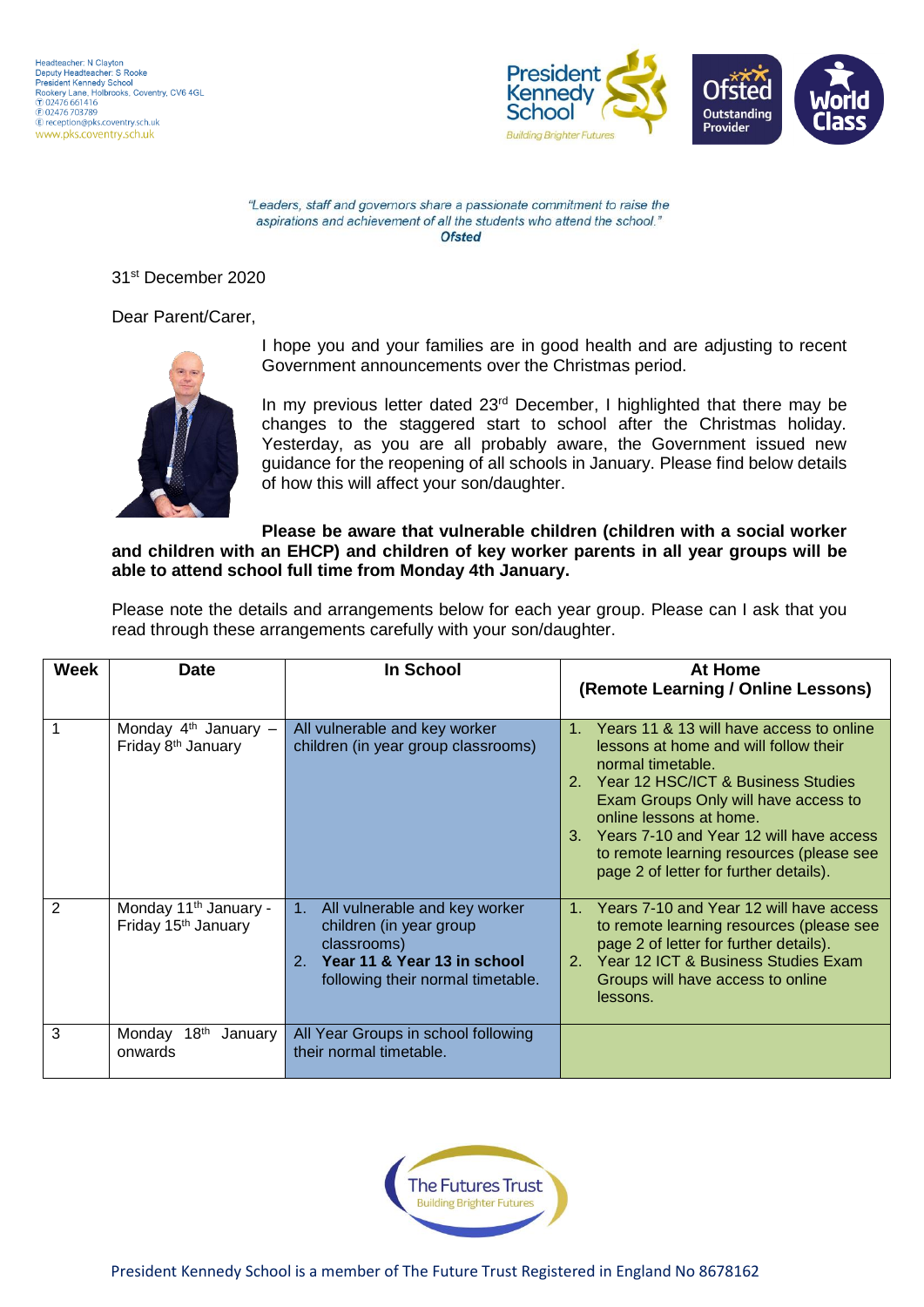

#### **Year 12 Exam Groups:**

The Government has announced that all external vocational exams will continue as normal. Year 12 students studying Health and Social Care, Business Studies and ICT will have access to online lessons (at home) in preparation for sitting their Level 3 External Exams. **These students will still need to attend their actual exams in school** on the following dates:

| <b>Subject</b>                  | Date & Day                                     |             | <b>Time/Periods</b> |
|---------------------------------|------------------------------------------------|-------------|---------------------|
| <b>Health &amp; Social Care</b> | Friday 8 <sup>th</sup> January:                | Unit 1 Exam | $\mid$ 12.15pm-3pm  |
| <b>Business Studies</b>         | Wednesday 6 <sup>th</sup> January: Unit 2 Exam |             | 9am - 1. 2. 3a      |

## **Year 13 Exams:**

- All Year 13 students will have access to online lessons from  $4<sup>th</sup>$  January.
- Year 13 Health & Social Care students will need to attend their Unit 4 Exam on **Wednesday 6 th January: 9am.**
- All Year 13 students will be in school from Monday 11<sup>th</sup> January and will follow their normal timetable and sit any further external exams as scheduled that week.

## **In School – Monday 4 th January:**

- All vulnerable children and children of key workers will be organised into year group bubbles and will be provided with relevant work.
- Normal school arrangements and our rigorous risk assessment will still apply.
- Please see link which clarifies classifications of key workers [Critical workers and vulnerable](https://www.gov.uk/government/publications/coronavirus-covid-19-maintaining-educational-provision/guidance-for-schools-colleges-and-local-authorities-on-maintaining-educational-provision#critical-workers)  [children who can access schools or educational settings -](https://www.gov.uk/government/publications/coronavirus-covid-19-maintaining-educational-provision/guidance-for-schools-colleges-and-local-authorities-on-maintaining-educational-provision#critical-workers) GOV.UK (www.gov.uk)

#### **At Home – Monday 4th January:**

- Years 11 and 13 will have access to online lessons and follow their normal timetable schedule.
- Years 7, 8, 9, 10 and Year 12 non-exam students will have their work posted on their Subject 'Teams' site and Sharepoint page for all of their lessons.

## **In School – Monday 11th January:**

- All vulnerable children and children of key workers will be organised into year group bubbles and follow remote learning resources learning resources on Teams.
- **ALL Year 11 and 13 students will be in school** for face to face teaching and will follow their normal timetable, in their normal classrooms and year group zones.

#### **At Home – Monday 11th January:**

- Years 7, 8 and 9 students will have access to remote learning resources which will be posted on Teams with clear instructions on what to complete and by when.
- Year 10 and Year 12 students will complete online learning resources which will be posted on Teams with clear instructions for all of their exam subjects.

# **Monday 18th January:**

All students in school for face to face teaching – all students following their normal timetable.

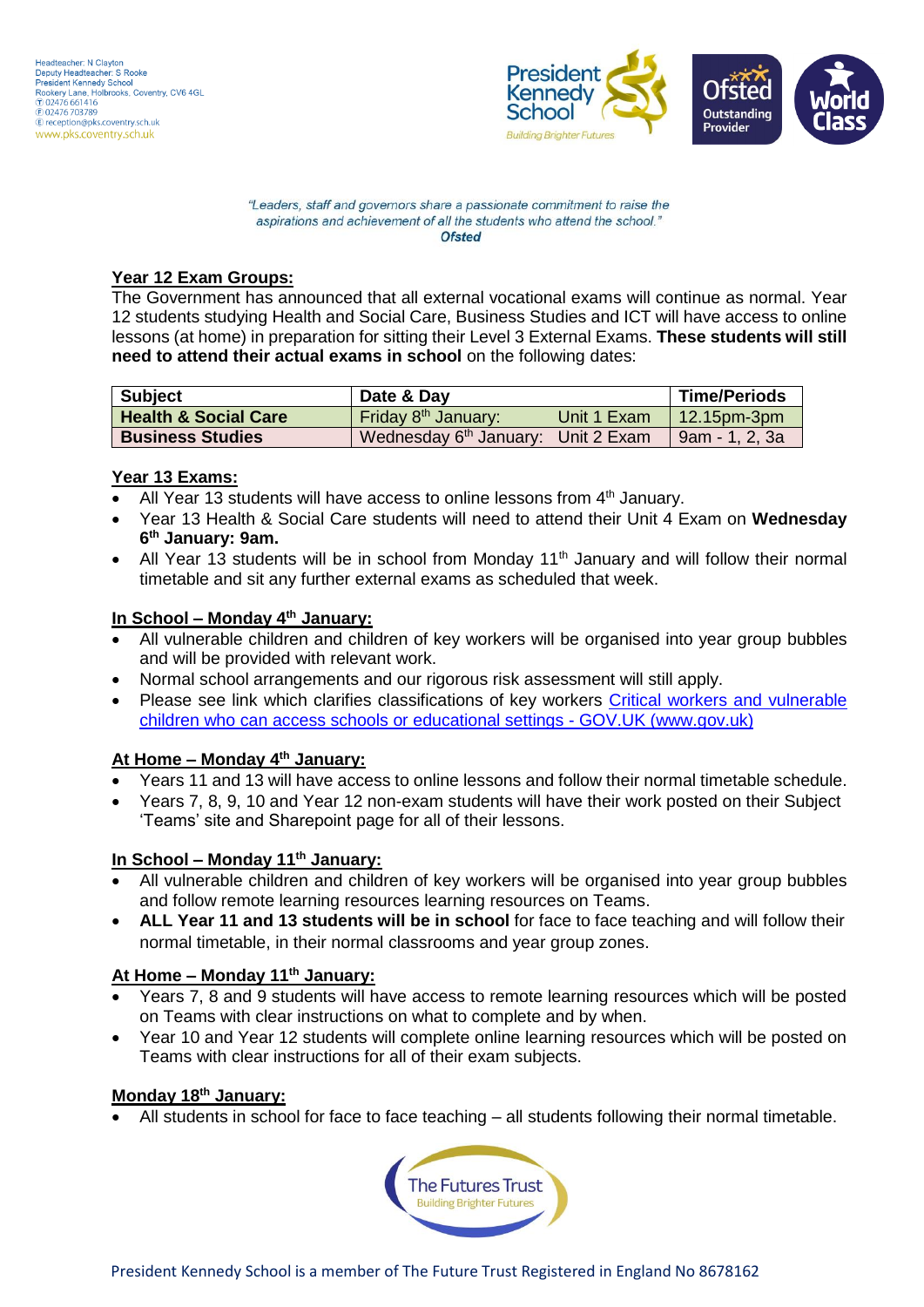

## **In School – Organisation & Expectations (when in school):**

In order to fully comply with Government guidance and Public Health advice, and to ensure a safe environment for students and staff, students will continue to follow the agreed risk assessment and pre-existing arrangements and organisation. Students will follow their existing timetable in year group bubbles and zones. All students should maintain social distancing rules with other students and staff and must continue to wear face masks in communal areas, at all times. Current year group arrival times, exits and entrances, dismissal times will stay the same and current arrangements for break and lunch time will remain in place.

The school's Behaviour Policy has been updated on the school website to include expectations of student conduct relating to Covid-19. Any student who is unable or unwilling to maintain social distancing or who may put others at risk with unacceptable behaviour will be asked to leave school site after parents have been contacted and consequences will be discussed with the Headteacher.

#### **At Home – Organisation and Expectations (when working from home):**

#### Week 1: 4<sup>th</sup> to 8<sup>th</sup> January – Years 11, 13 & Year 12 exam groups (HSC/BS/ICT):

- During the week that students are learning from home, Year 11 and Year 13 students (and Year 12 HSC/ICT/BS Exam Groups) will be expected to follow their normal timetable. This will be an online timetable which means that students will be expected to log onto Microsoft Teams and either access live online lessons, or pre-recorded materials and activities or complete work on their Teams Assignments/School Sharepoint (not Frog).
- **Lessons**: All students will be expected to log onto their lesson at the start of the normal lesson time. Students will be registered every lesson.
- All homework will be set and marked through assignments on Teams and posted on **Sharepoint**
- The online learning timetable may include a range of activities and may not be the same for all subjects and could change throughout the week, depending on where students are at in the subject curriculum. Teachers will guide students on what needs to be done.
- Years 7, 8,9 and 10 and Year 12 non-exam groups: During this week students who are working from home, will have their work posted on their Subject 'Teams' site and Sharepoint page for all of their lessons.

#### **Week 2: 11th to 15th January – Years 7, 8, 9, 10 and Year 12: Years 7, 8 and 9:**

- During this week students who are working from home, will have their work posted on their Subject 'Teams' site and Sharepoint page for all of their lessons.
- Clear instructions will be given on what work needs to be completed and by when.
- Students will not be expected to log onto their lessons but to access their work through their Subject 'Teams' site. Students should be encouraged to follow their timetable.

#### **Years 10 and 12:**

 During the week that students are learning from home, Year 10 and Year 12 students will be expected to follow their normal timetable. This will be a combination of online lessons and/or

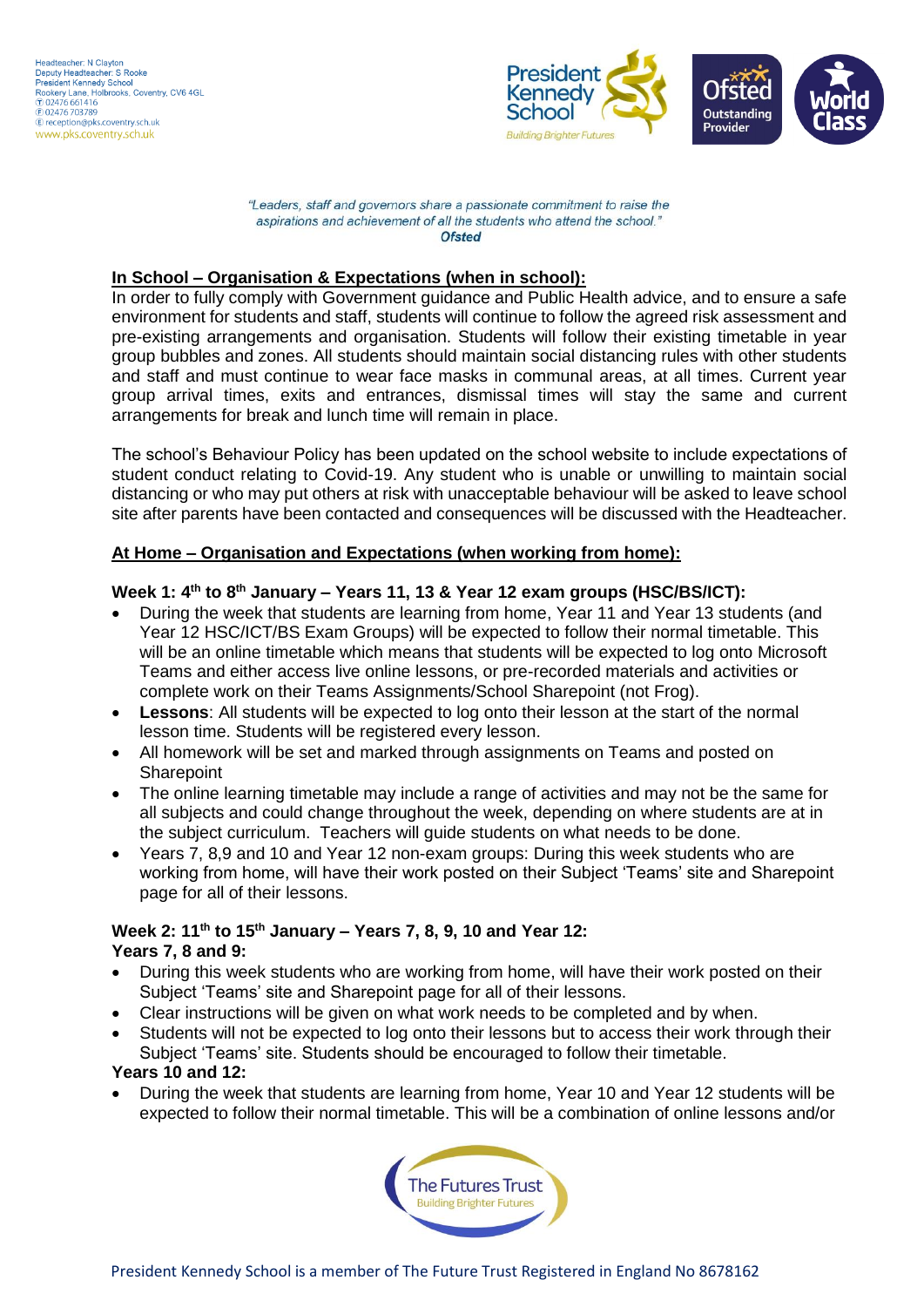

access to pre-recorded materials and activities or the completion of work on their Teams Assignments/School Sharepoint (not Frog).

- **For Online Lessons**: students will be sent an invite if they are required to attend an online live lesson so they will need to check their emails and Teams calendar on a daily basis. Students will be registered for every online live lesson.
- All homework will be set and marked through assignments on Teams and posted on **Sharepoint**
- The online learning timetable may include a range of activities and may not be the same for all subjects and could change throughout the week, depending on where students are at in the subject curriculum. Teachers will guide students on what needs to be done.

#### **All Students from Monday 11th January:**

- **Registration:** All students who are working from home **must** register with their tutor using their TUTOR TEAMS INVITE at 8.45am every morning. This will finish at 9am.
- With an increased use of different online learning platforms and in particular the use of Microsoft Teams, student's conduct will still need to follow normal classroom rules and expectations. Failure to follow the student code of conduct will result in a student being removed from the online session and may result in them being unable to attend future sessions.

I do appreciate that there has been so much change and uncertainty over the last few weeks and we are all trying to balance the concern between protecting health and continuing education. As mentioned in my previous letter, please try and encourage students to plan and maintain a positive learning routine. Again, we do understand that this may prove challenging for some families as they continue to juggle so many different competing priorities. We must remember that balance is important here as you adapt to your own personal circumstances. Please try and encourage your children to complete as much of the weekly work set as possible and to keep in touch with their teachers. What is most important at this time is that children maintain as much of a learning routine as is possible which reflects their normal school day.

#### **Free School Meals for students working from home:**

Whilst students are working from home during the first two weeks of term, parents will be provided with vouchers from the school for Tesco for the value of £15 per week per child. These will be issued to parents as soon as we are able during the first week back.

For students in school during the week beginning  $11<sup>th</sup>$  January the canteen will operate as normal.

#### **COVID Testing in school:**

On the last day of term, the Government announced their intention to allow all secondary schools the opportunity to offer lateral flow testing to staff and pupils. On Wednesday 30<sup>th</sup> December all schools received an outline of what this will involve. The Department for Education has reported that schools will start to receive testing kits from Monday 4<sup>th</sup> January and schools should use the